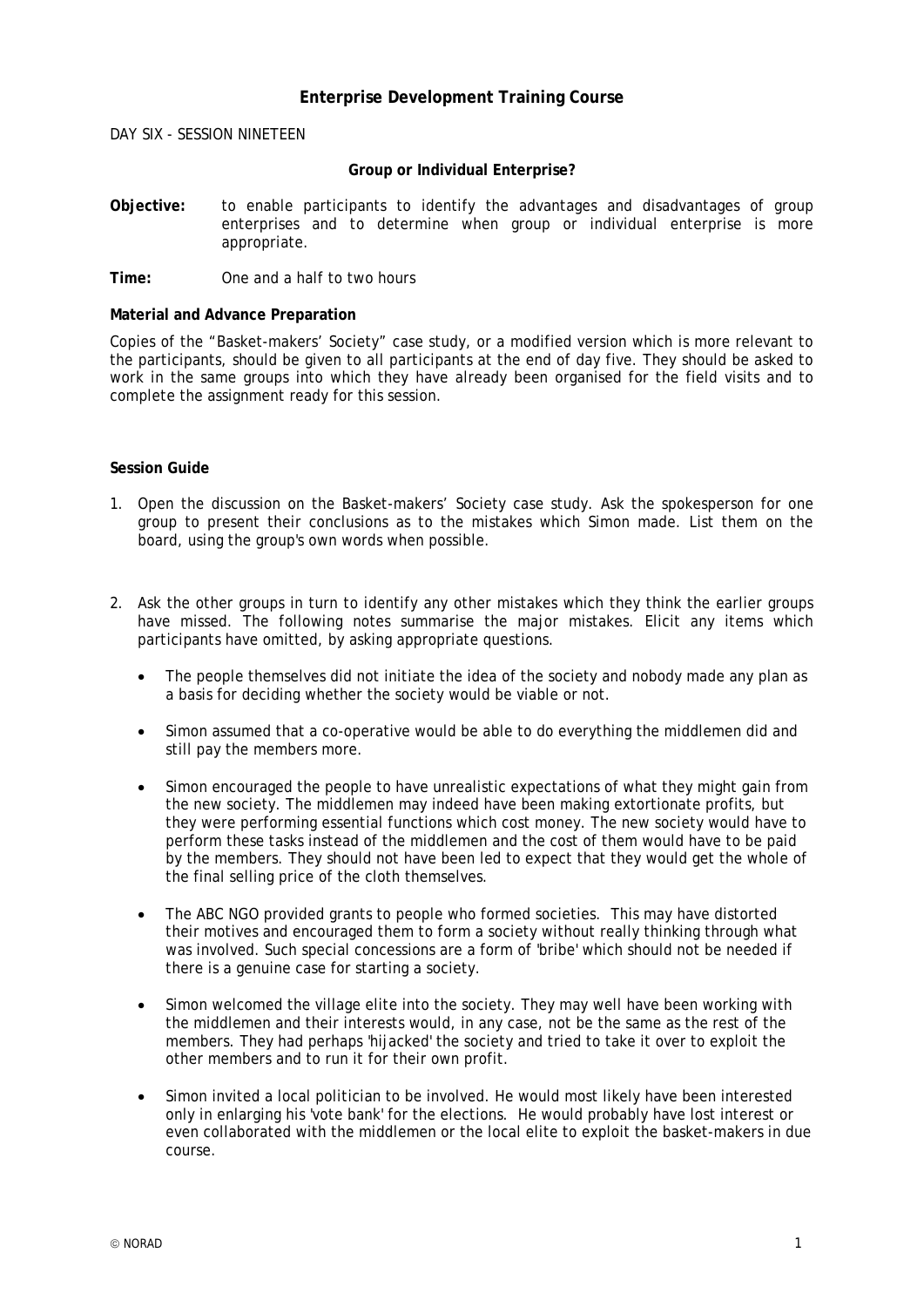- Simon encouraged the new society to carry out a number of complex business tasks. In addition to the middlemen's traditional functions of raw material supply and local sales, they became involved in design, credit and the development of new marketing outlets. This was too much.
- Simon did not take full responsibility for managing the society but nor did he allow their own manager to manage it on his own. The responsibility was not clear.
- The ABC NGO more than once 'bailed out' the new society by making grants when it was in trouble. This may well have led the members to believe that they would never have to take real responsibility for its success or its failure.
- 3. Summarise the lessons that Simon should have learned from this experience, in the form of a simple list of guide-lines for NGO staff who may be involved in promoting group enterprises. Write them on the board, using participants' own words when possible. This might include the following:
	- Avoid exaggerated expectations
	- Avoid 'bribes'
	- Avoid 'hijacking'
	- Avoid politicians
	- Avoid complexity keep it simple
	- Avoid unclear responsibilities
	- Avoid 'bail-outs'
- 4. There are obviously a great many dangers associated with group enterprises which are not so likely to affect individual businesses. Ask participants what they know about the success record of group enterprises and official co-operatives in particular. It is generally bad, everywhere.

Ask participants what form of enterprise has been the driving force for the development of every national economy, everywhere. Clearly, co-operatives have played an important role in many countries, particularly in agriculture and credit, but individual private businesses have been the major 'engine of development'.

Refer to participants' enterprise experience businesses. They were free to set up individual enterprises, partnerships or larger group enterprises. There was nothing to prevent them from having established one group enterprise for all of them, with no risk of competition or duplication. Why did they not do this?

- 5. Ask participants to suggest why they, and most other people who start businesses without any external advice or intervention, usually start individual or small partnership businesses. What are the weaknesses of group or co-operative enterprises? Encourage suggestions such as:
	- Decision-making is slow.
	- It is easy for some members to leave the work to others.
	- Groups can be 'hi-jacked' by special interests.
	- Groups are often permanently dependent on outside agencies.
	- It is harder to manage a group business than an individual one, because the members have to be persuaded and informed while workers have only to do what they are told.
	- People management is harder than in individual businesses